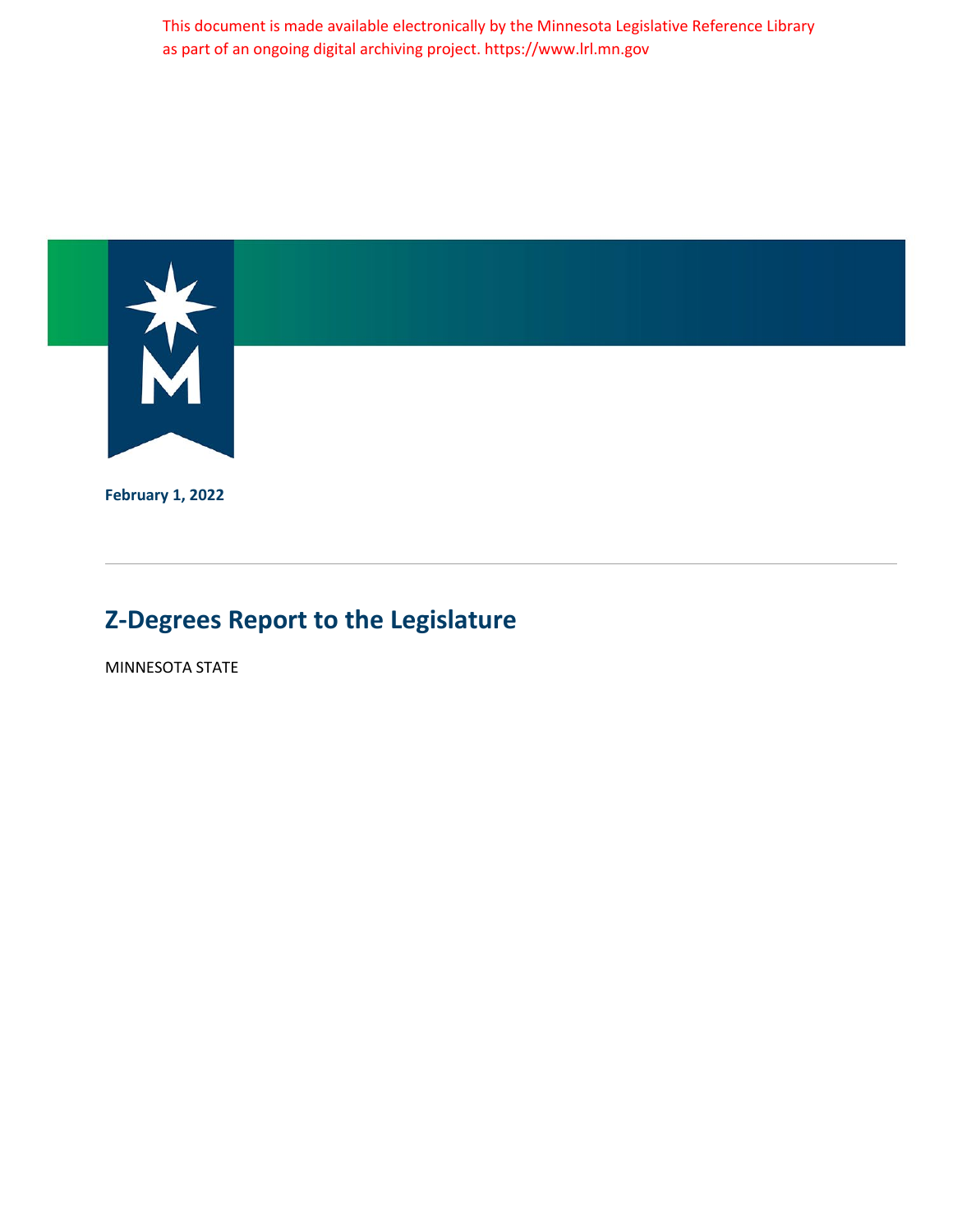# **Minnesota Statute**

#### **[136F.305 Z-DEGREES](https://www.revisor.mn.gov/statutes/2021/cite/136F.305)**

#### Subd. 2.**Requirement.**

(a) Three additional colleges must offer the opportunity to earn a Z-Degree by academic year 2020-2021. Four additional colleges or universities must offer the opportunity to earn a Z-Degree by academic year 2023-2024. Course offerings in a Z-Degree program must include at least two distinct courses in each transfer curriculum goal area and at least enough credits in each transfer curriculum goal area to complete the transfer curriculum package.

(b) The Minnesota State Colleges and Universities shall support a continuous process for colleges and universities to implement Z-Degrees, expand Z-Degree courses and sections, and sustain existing Z-Degrees.

#### Subd. 3.**Open educational resource development.**

(a) The system office must provide opportunities for faculty to identify, review, adapt, create, share, and adopt open educational resources. The system office must develop incentives to academic departments to identify, review, adapt, author, or adopt open educational resources within their academic programs.

(b) The programs and incentives developed under this subdivision must be implemented pursuant to faculty collective bargaining agreements.

#### Subd. 4.**Report.**

Annually by January 15, the board must submit reports to the chairs and ranking minority members of the legislative committees with jurisdiction over higher education. Each report must include (1) the number of courses and course sections transitioned into a new Z-Degree, (2) the total amount of student textbook savings resulting from the transitions, and (3) information on the types of incentives developed and offered to faculty and the corresponding funding for those incentives.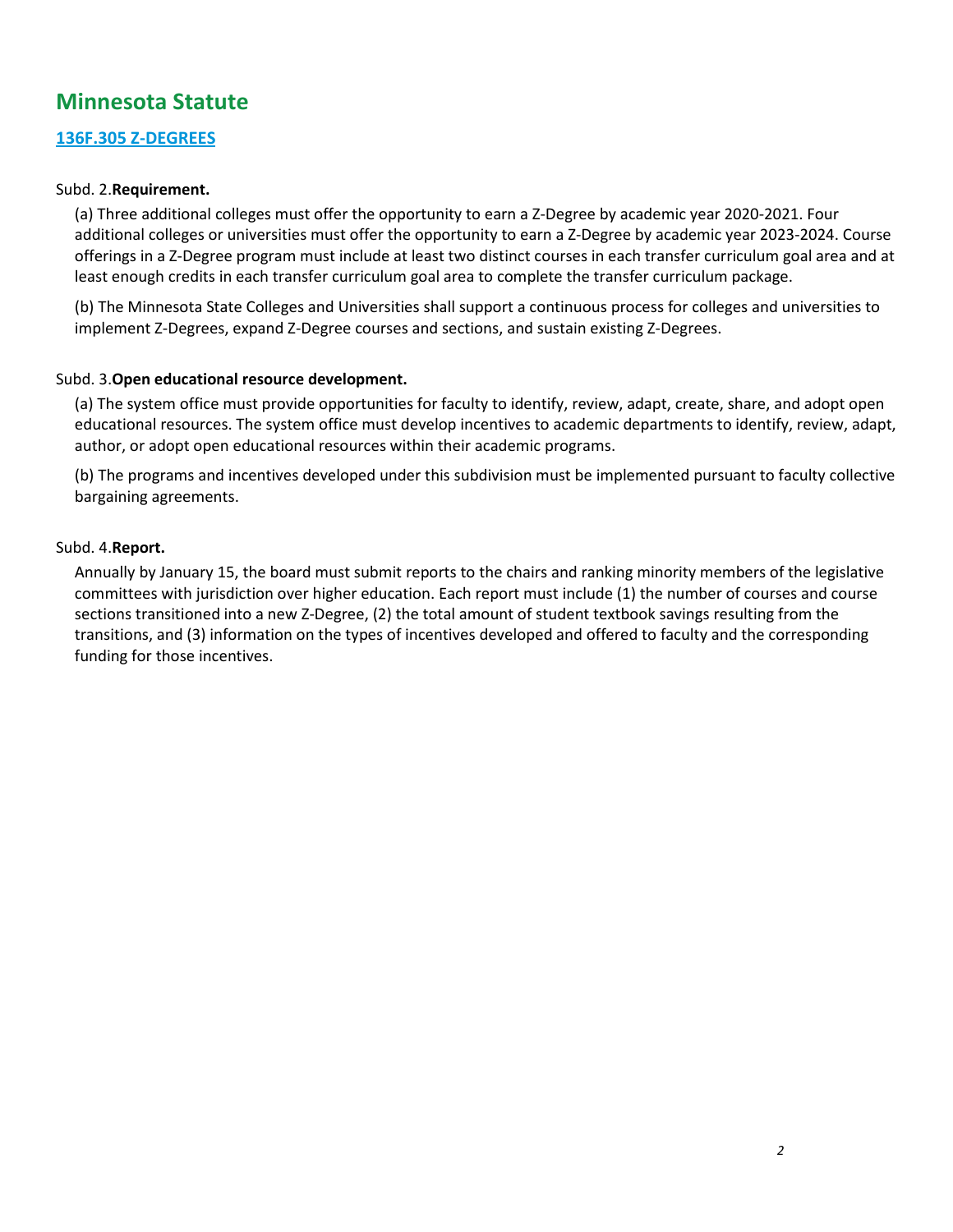# **EXECUTIVE SUMMARY**

# **Status**

## Academic Years 2020-2021 (2019 - [136F.305 Z-degrees\)](https://www.revisor.mn.gov/statutes/2019/cite/136F.305)

Minnesota State offered six (6) colleges the opportunity to offer zero-textbook cost associate degrees ("Z-degrees") to ensure compliance with [SF2415.](https://www.revisor.mn.gov/laws/2019/0/Session+Law/Chapter/64/) All six colleges are now offering Z-degrees as of Fall 2021.

- (1) Anoka-Ramsey Community College (Fall 2020)
- (2) Mesabi Range College (Fall 2020)
- (3) Northland Community & Technical College (Fall 2020)
- (4) Lake Superior College (Fall 2020)
- (5) Century College (Fall 2021)
- (6) Minneapolis Community and Technical College (Fall 2021)

### Academic Years 2023-2024 (2021 - [136F.305 Z-degrees\)](https://www.revisor.mn.gov/statutes/2021/cite/136F.305)

Three (3) more colleges are working on implementing Z-degrees in fiscal year 2022. The completion of these Z-degrees will bring the total to **10 Zdegrees** by Fall 2023.

- (1) Minnesota State Community and Technical College
- (2) Hibbing Community College
- (3) St. Cloud Technical & Community College

Additional funding was allocated to allow colleges to expand their existing Z-degree pathway to ensure zero-cost textbook sustainability.

- (1) Northland Community & Technical College
- (2) Mesabi Range College
- (3) Lake Superior College

# System Office and Legislative Support

Through the collective work of the system office and the colleges, Minnesota State has successfully built upon existing efforts to expand the use of open educational resources (OER), paving the way for successful implementation of six Zdegrees by Fall 2021. During our continued OER expansion efforts, Minnesota State has continued to prepare and support faculty, staff, libraries, etc., including providing opportunities and incentives for faculty to identify, review, adapt, create, share, and adopt open educational resources. Finally, the state legislature's financial support was critical to OER and Z-degree development. Future financial support ensures that Minnesota State colleges can continue to implement new, sustain, and expand Z-degree opportunities. Minnesota State strongly believes this support is critical to ensuring access to course resources, which ultimately promote student success and degree attainment.

In addition to the information included below, more information about Minnesota State OER initiatives, including Zdegree projects (https://minnstate.edu/admissions/oer/oer-projects/index.html#zdegree), can be found on the Minnesota State Open Educational Resources website (https://minnstate.edu/admissions/oer/index.html). More information about the student, faculty, and administration perspectives on Z-degrees can be viewed in the Minnesota State Z-degree project video: [https://youtu.be/Xfc5hRzZ1Sw.](https://youtu.be/Xfc5hRzZ1Sw)



Minnesota State Z-degree projects saved students **\$1,586,600** in textbook costs in academic year 2020-2021 and will have saved students an estimated total of **\$3,596,000** by academic year 2023-2024

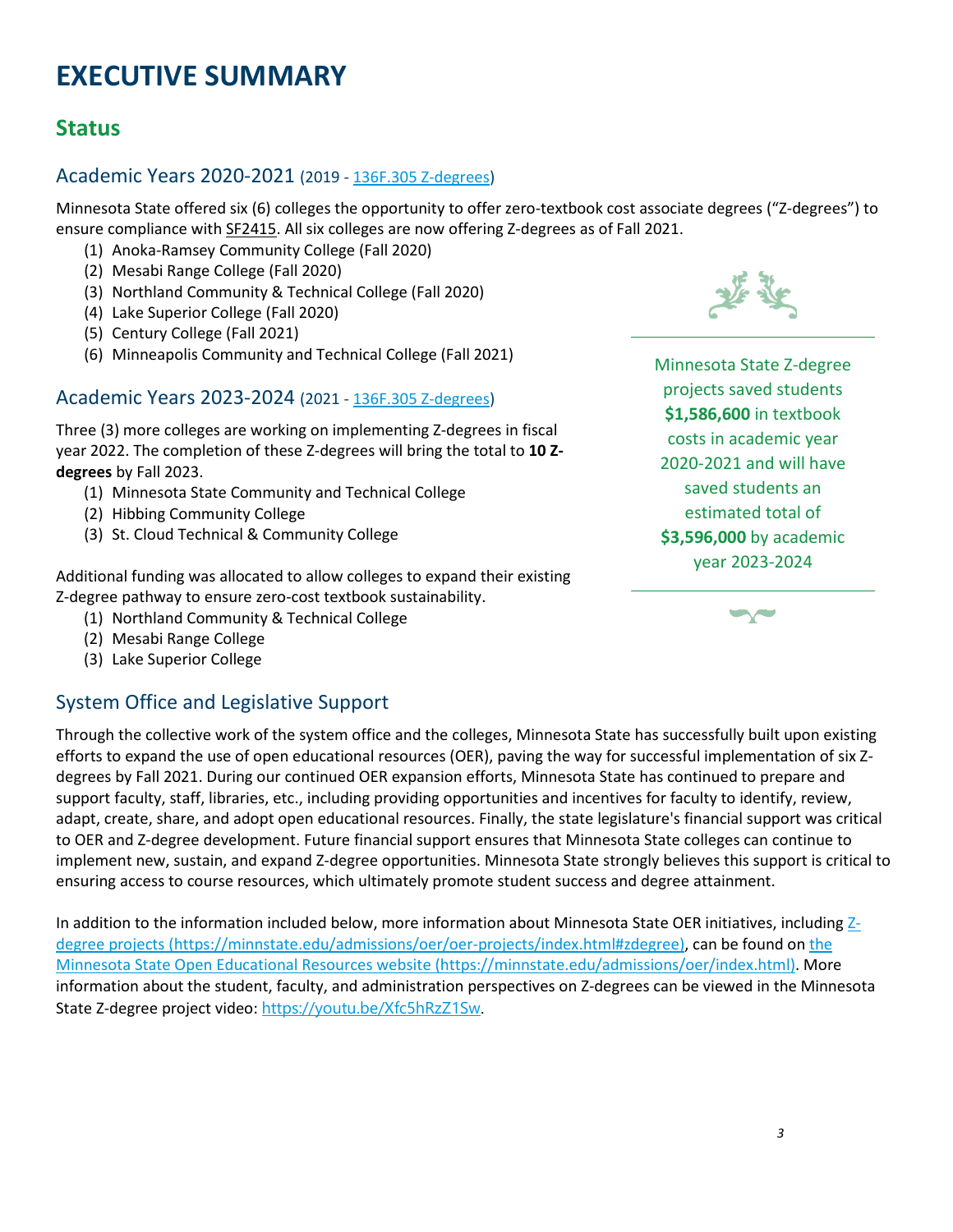# **Z-degree Efforts for Academic Years 2020 to 2024**

Z-degrees are complete associate or bachelor's degree programs that exclusively use course resources that are no cost to students, such as open educational resources (OER), open textbooks, and library-curated materials.

Minnesota State has been building OER awareness, skills, and abilities across the system and at local campuses for over eight years. These efforts have created a foundation for OER and furthers readiness to accelerate OER creation, adaptation, and adoption.



*Figure 1: Z-degree efforts supporting [136F.305 Z-degrees](https://www.revisor.mn.gov/statutes/2021/cite/136F.305) through academic year 2024*

### **Definitions**

**Adaptation**: Faculty modify an existing OER for use in a course. Openly licensed materials allow faculty to modify OER to meet the needs of their course.

**Adoption**: Faculty adopt OER for use "as is." Adopting is the simplest way of including OER in a course, and the least time intensive.

**Creation**: Faculty create and openly license course materials. Creating OER allows faculty to develop high-quality OER for a subject that does not exist or does not meet faculty needs.

**Expansion**: The campus effort to expand existing Z-degree pathways. These expansions can include adding courses or sections to existing zero-cost courses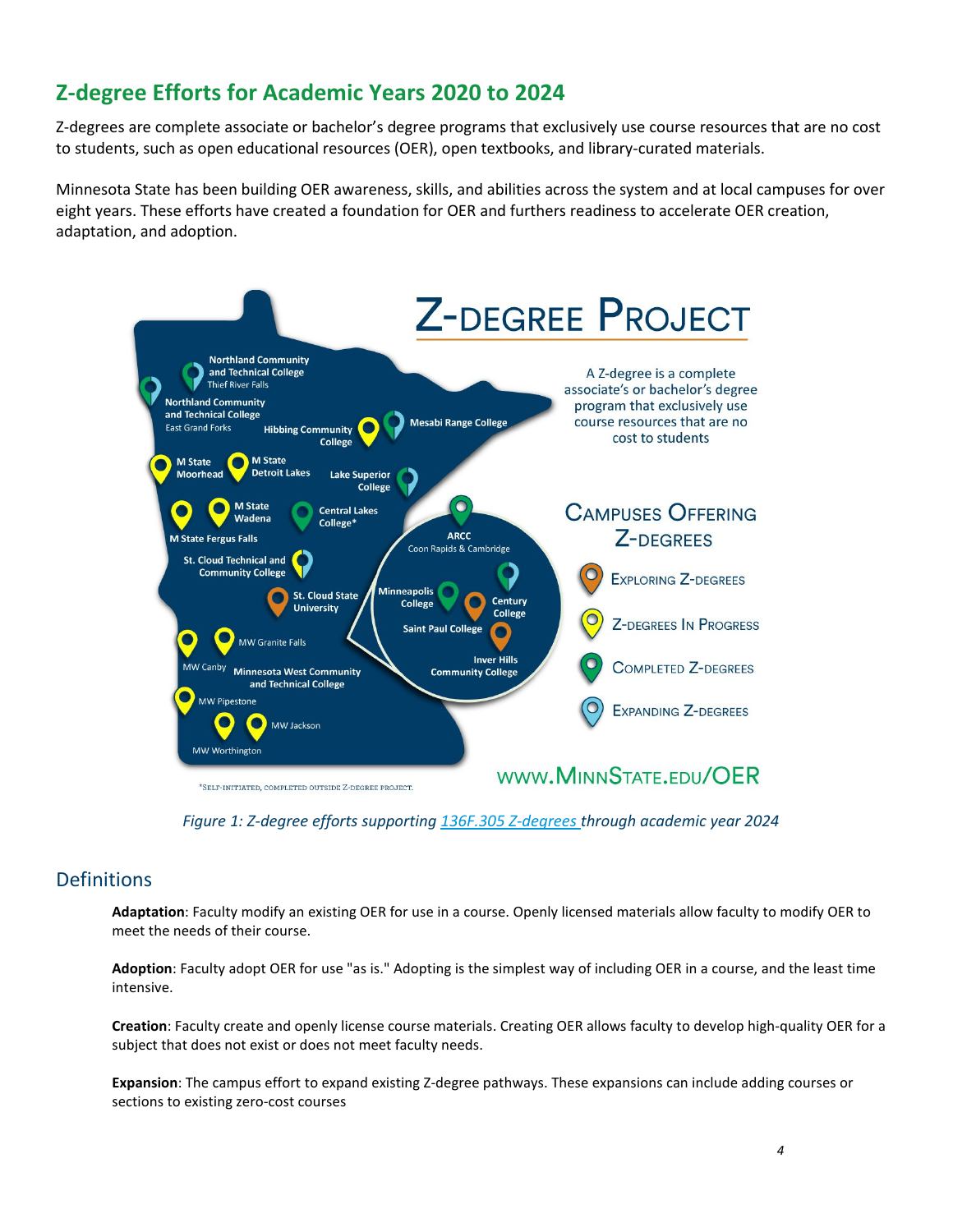**Exploration**: The campus effort to explore the feasibility of implementing a full Z-degree. Feasibility can include assessing existing courses using zero-cost resources and understanding campus culture in accepting zero-cost course resource efforts.

**Implementation**: The campus effort to implement a student pathway to zero cost course resources (Z-degree)

**Open Education Resources (OER)**: Teaching, learning, and research resources that make use of appropriate tools, such as open licensing, to permit their free reuse, continuous improvement, and repurposing by others for educational purposes.

**Zero-cost course resources**: Zero-cost course resources constitute any variety of educational content that has no direct cost to students, removing barriers to access and improving students' opportunities for academic success [\(https://digitallearning.ucf.edu/ilab/aim/zero-cost-materials/\)](https://digitallearning.ucf.edu/ilab/aim/zero-cost-materials/).

## Academic Years 2020 – 2021

The State of Minnesota legislature provided \$500,000 in funding for at least three Minnesota State colleges to offer Zdegrees by academic year 2020-2021. This funding was split, awarding \$250,000 in academic year 2020 and \$250,000 in academic year 2021. The funding went toward faculty creating, adopting, or adapting OER textbooks in courses directly related to a Z-degree. There was strong interest in the Z-degree opportunity, so Minnesota State provided matching funds to maximize the Z-degree efforts. The funds contributed by the Academic & Student Affairs (ASA) division totaled \$390,000 in academic year (AY) 2020 and \$175,000 in academic year (AY) 2021.

The Minnesota State system office invited colleges within the system to submit an interest application as the first step to participation in the Minnesota State Z-degree project. Z-degree funds were awarded to individual campuses based upon responses provided in the following readiness categories:

- The Readiness of Campus Personnel
- Structural Readiness
- Cultural Readiness
- Current Open / Zero-Cost Textbook (ZTC) inventory
- Proposed Z-degree and Course Sequence

#### **Z-degree Large Grant Awards**

Minnesota State awarded six colleges \$100,000 each to fund and support college completion of a Z-degree.

- 1. Anoka-Ramsey Community College\*
- 2. Century College
- 3. Lake Superior College\*
- 4. Mesabi Range College\*
- 5. Minneapolis Community and Technical College
- 6. Northland Community & Technical College

*\* Funded through legislative appropriations. The remaining three (3) colleges were funded in-kind by the Academic & Student Affairs (ASA) division*

### **Z-degree Small Grant Awards**

Funding did not allow for all colleges that applied to receive the large grant award. However, Minnesota State wanted to ensure that remaining colleges maintain momentum in working toward Z-degrees. The four colleges not receiving the large grant received \$10,000 each to continue foundational work toward a Z-degree.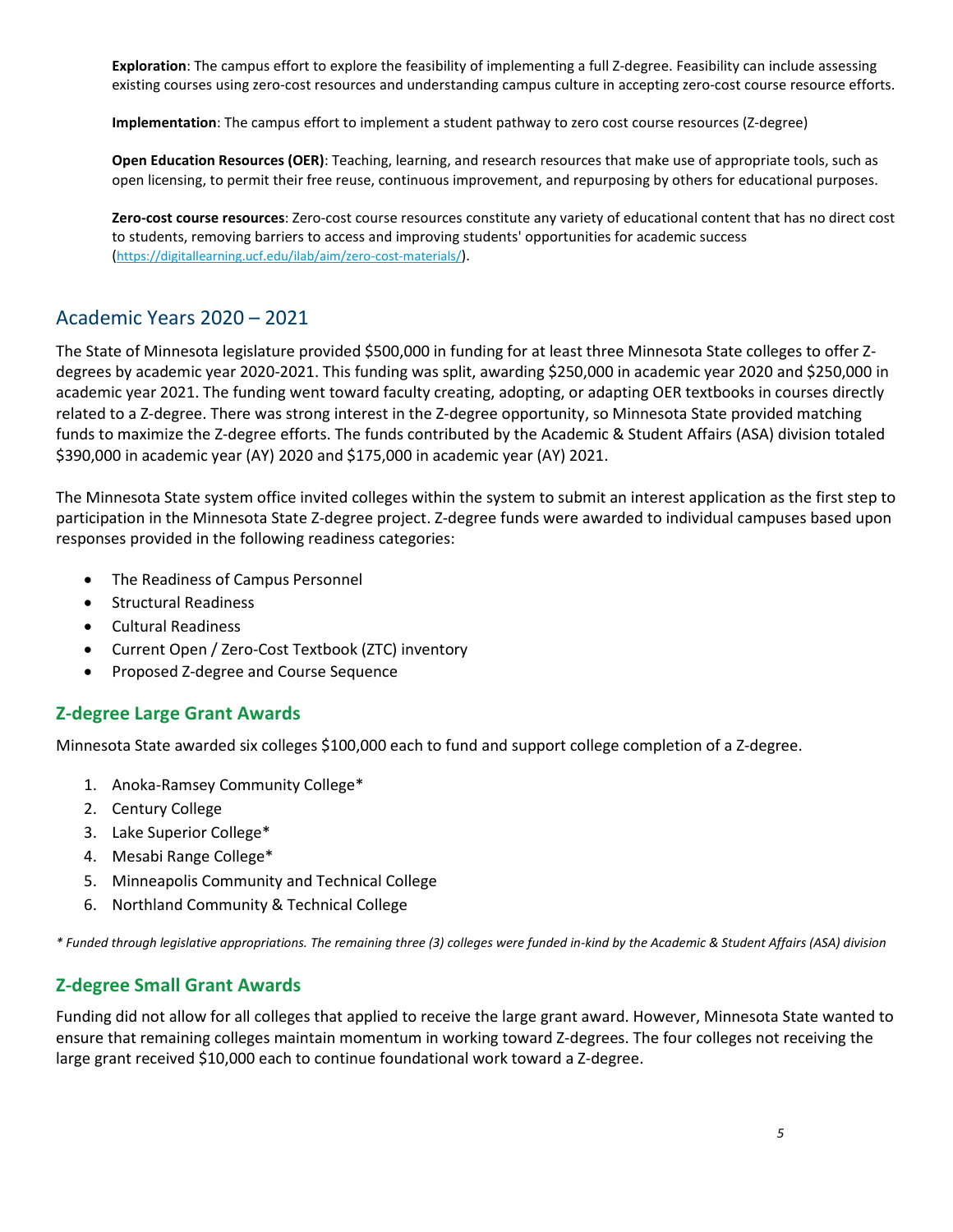- 1. Central Lakes College
- 2. Hibbing Community College
- 3. Inver Hills Community College
- 4. Minnesota West Community & Technical College

### Academic Year 2023-24

### **Z-degree Exploration Awards**

Two colleges submitted interest applications to explore campus readiness for future Z-degrees. These colleges were awarded \$25,000 each to assess campus readiness and culture to ensure future success in implementing a Z-degree:

- 1. Minnesota West Community & Technical College
- 2. Saint Paul College

### **Z-degree Implementation Awards**

Minnesota State awarded three colleges \$100,000 each to fund and support college completion of a Z-degree by academic year 2024.

- 1. Minnesota State Community and Technical College
- 2. St. Cloud Technical & Community College
- 3. Hibbing Community College

### **Z-degree Expansion Awards**

Appropriations also allowed for the funding of campuses that already implemented a Z-degree to expand their current Zdegree offerings. Expansion funds of \$25,000 per campus were awarded to add courses and or course sections to an existing Z-degree.

- 1. Century College
- 2. Lake Superior College
- 3. Mesabi Range College
- 4. Northland Community & Technical College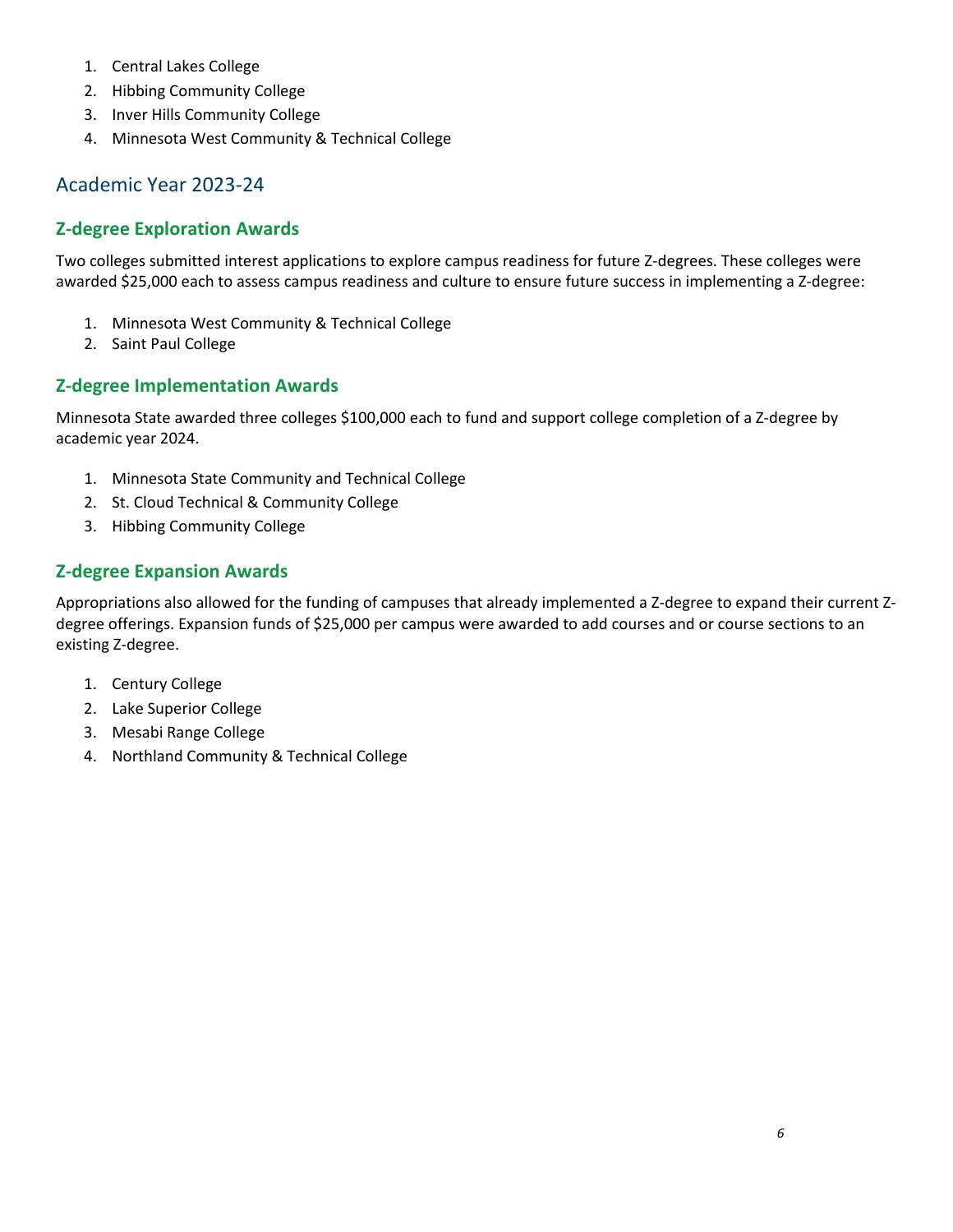# **Institution Summary**

# Academic Year 2020-21 Z-degree Efforts

Four of the six colleges completed Z-degrees by Fall 2020 and the remaining two colleges completed Z-degrees by Fall 2021. Although Century College and Minneapolis College did not complete the Z-degree pathway until Fall 2022, most of the courses in that pathway were offered in AY20-21. Following are actual savings to students based on AY20-21 Zdegree course offerings:

|                                               | AY20-21                     |                                   |                                    |                |  |  |  |
|-----------------------------------------------|-----------------------------|-----------------------------------|------------------------------------|----------------|--|--|--|
| <b>Institutions</b>                           | <b>Courses</b><br>Converted | <b>Sections</b><br><b>Offered</b> | <b>Students</b><br><b>Enrolled</b> | <b>Savings</b> |  |  |  |
|                                               | 414                         | 799                               | 15,866                             | \$1,586,600    |  |  |  |
| Anoka-Ramsey Community College*               | 72                          | 190                               | 4,076                              | \$407,600      |  |  |  |
| Lake Superior College*                        | 77                          | 170                               | 3,533                              | \$353,300      |  |  |  |
| Mesabi Range College*                         | 57                          | 88                                | 1,457                              | \$145,700      |  |  |  |
| Northland Community & Technical College       | 70                          | 114                               | 2,005                              | \$200,500      |  |  |  |
| Century College**                             | 69                          | 67                                | 1,278                              | \$127,800      |  |  |  |
| Minneapolis Community and Technical College** | 69                          | 170                               | 3.517                              | \$351,700      |  |  |  |

*Table 1: Z-degree Annual Report AY20-21. Cost savings directly tied to campus Z-degree efforts.* 

*\* Funded through legislative appropriations. The remaining three (3) colleges were funded in-kind by the Academic & Student Affairs (ASA) division*

*\*\* Z-degrees were not completed, but courses in the Z-degree pathway were converted and offered to students during AY20-21*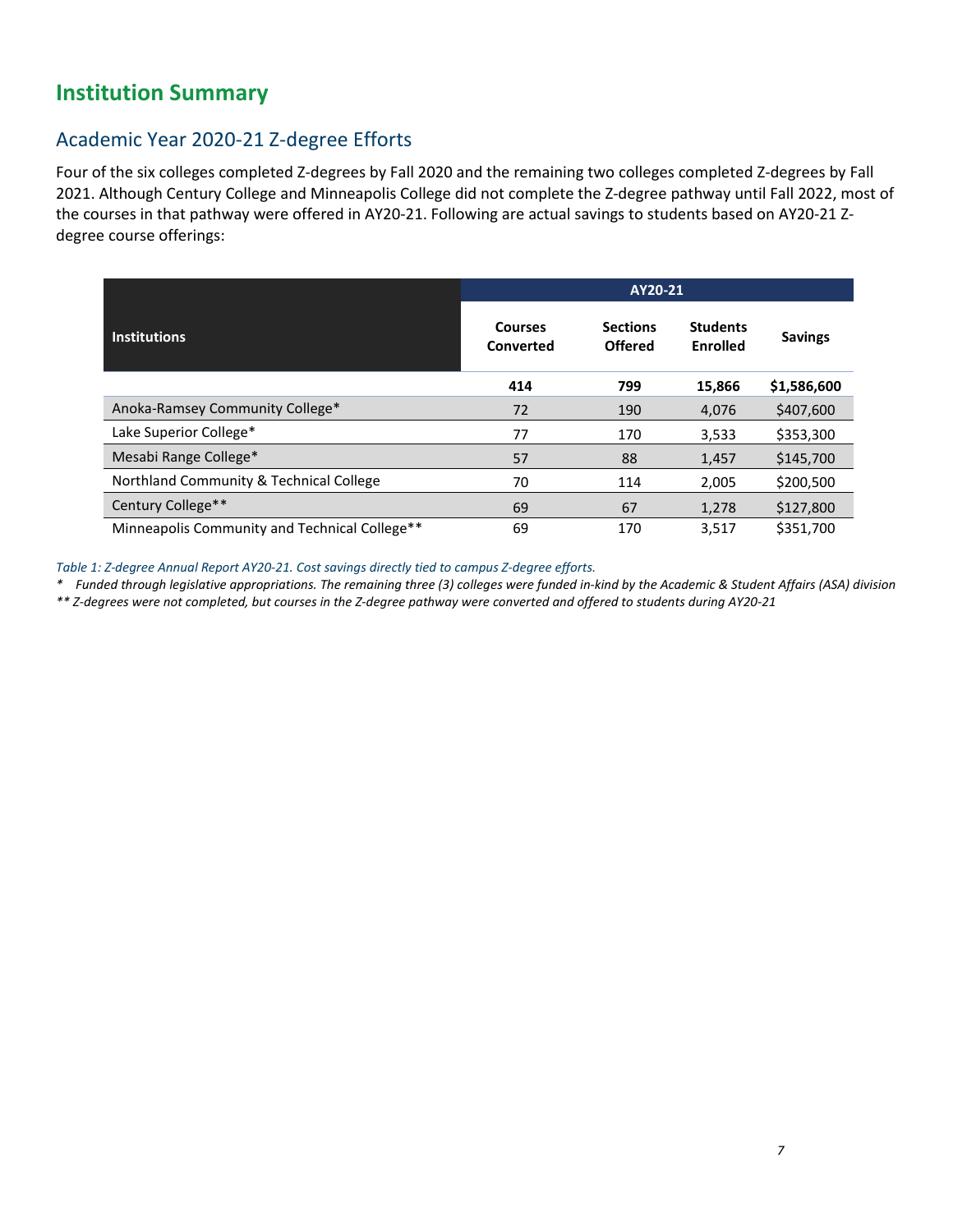# Academic Years 2020 – 2022 **Z-degree Cost Savings**

Minnesota State continues to expand Z-degree offerings through the support of the Minnesota State legislature. Following are AY21 actual savings and AY22 projected savings for campuses implementing and expanding Z-degree offerings.

|                                                               |                                    |                                   | AY21-22                            |                |                                    |                                   | <b>Combined</b>                    |                |                                    |                                   |                                    |                |
|---------------------------------------------------------------|------------------------------------|-----------------------------------|------------------------------------|----------------|------------------------------------|-----------------------------------|------------------------------------|----------------|------------------------------------|-----------------------------------|------------------------------------|----------------|
| Institutions                                                  | <b>Courses</b><br><b>Converted</b> | <b>Sections</b><br><b>Offered</b> | <b>Students</b><br><b>Enrolled</b> | <b>Savings</b> | <b>Courses</b><br><b>Converted</b> | <b>Sections</b><br><b>Offered</b> | <b>Students</b><br><b>Enrolled</b> | <b>Savings</b> | <b>Courses</b><br><b>Converted</b> | <b>Sections</b><br><b>Offered</b> | <b>Students</b><br><b>Enrolled</b> | <b>Savings</b> |
|                                                               | 414                                | 799                               | 15,866                             | \$1,586,600    | 496                                | 708                               | 20,094                             | \$2,009,400    | 499                                | 1,507                             | 35,960                             | \$3,596,000    |
| Anoka-Ramsey Community<br>College                             | 72                                 | 190                               | 4,076                              | \$407,600      | 54                                 | 93                                | 9,833                              | \$983,300      | 54                                 | 283                               | 13,909                             | \$1,390,900    |
| Lake Superior College                                         | 77                                 | 170                               | 3,533                              | \$353,300      | 77                                 | 81                                | 1,456                              | \$145,600      | 77                                 | 251                               | 4,989                              | \$498,900      |
| Mesabi Range College                                          | 57                                 | 88                                | 1,457                              | \$145,700      | 57                                 | 51                                | 914                                | \$91,400       | 57                                 | 139                               | 2,371                              | \$237,100      |
| Northland Community &<br>Technical College**                  | 70                                 | 114                               | 2,005                              | \$200,500      | 83                                 | 147                               | 1,209                              | \$120,900      | 83                                 | 261                               | 3,214                              | \$321,400      |
| Century College**                                             | 69                                 | 67                                | 1,278                              | \$127,800      | 69                                 | 72                                | 1,496                              | \$149,600      | 69                                 | 139                               | 2,774                              | \$277,400      |
| Minneapolis Community<br>and Technical College**              | 69                                 | 170                               | 3,517                              | \$351,700      | 69                                 | 75                                | 1,581                              | \$158,100      | 42                                 | 245                               | 5,098                              | \$509,800      |
| <b>Hibbing Community</b><br>College*                          |                                    |                                   |                                    |                | 21                                 | 34                                | 355                                | \$35,500       | 51                                 | 34                                | 355                                | \$35,500       |
| Minnesota State<br><b>Community and Technical</b><br>College* |                                    |                                   |                                    |                | 33                                 | 95                                | 2,090                              | \$209,000      | 33                                 | 95                                | 2,090                              | \$209,000      |
| St. Cloud Technical &<br>Community College*                   |                                    |                                   |                                    |                | 33                                 | 60                                | 1,160                              | \$116,000      | 33                                 | 60                                | 1,160                              | \$116,000      |

*Table 2: Total cost saving impact on all courses using zero-cost course resources for FY21 (actual) and 22 (projected)* 

*\* Z-degrees are not completed, but courses in the Z-degree pathway were converted and offered to students during AY21-22*

*\*\* Offers Z-degree, funding was provided by Minnesota State system office, not from state Z-degree allocations*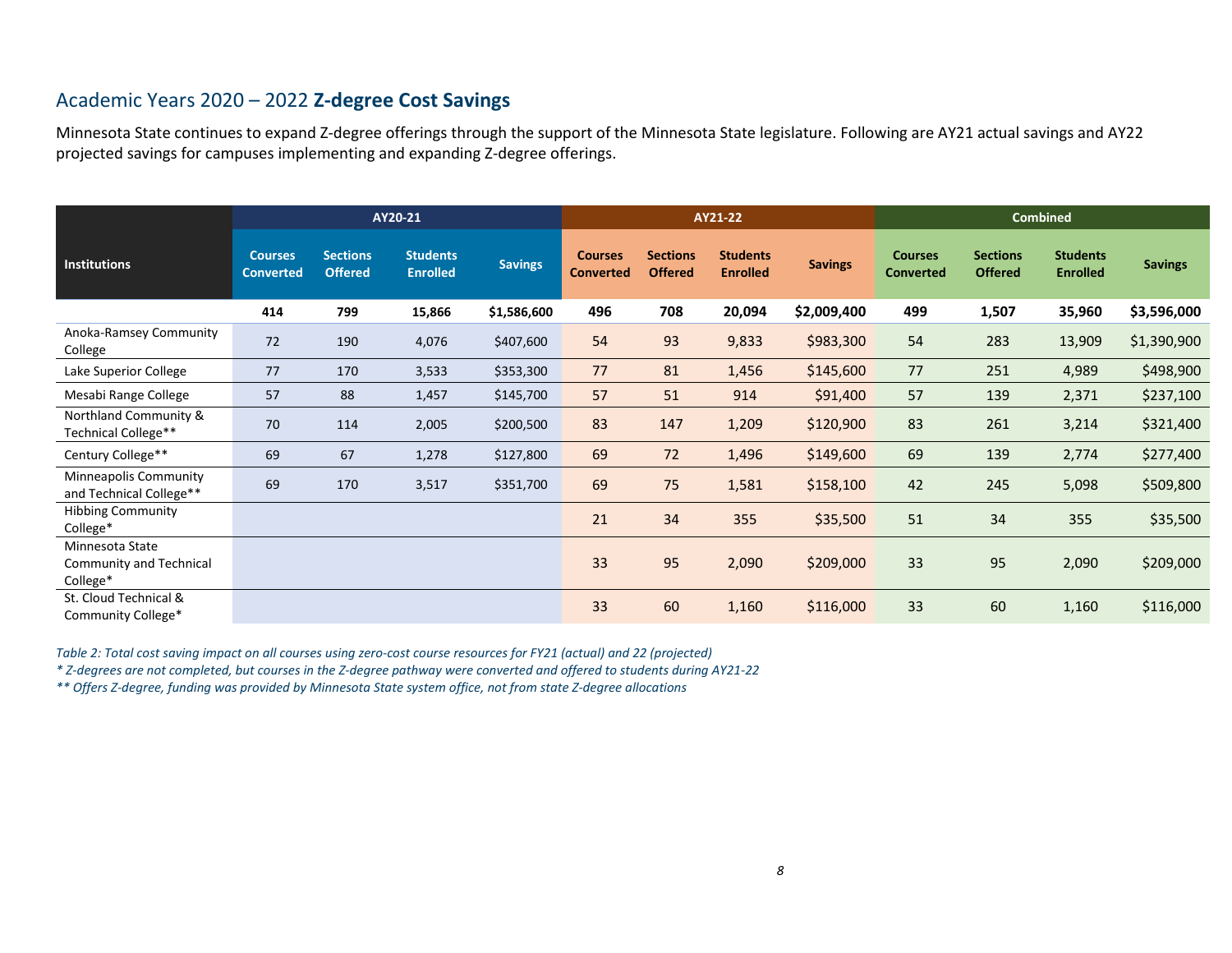### Academic Years 2020 – 2022 Total Cost Savings Related to **OER and other Zero-Cost Course Resource Initiatives**

Minnesota State campuses are developing a culture of creating, adopting, or adapting equitable and culturally relevant resources through OER and adopting zero-cost course resources to reduce student textbook costs. Minnesota State wants to highlight the student impact of ALL OER and other zero-cost course resource initiatives at all colleges that have implemented Z-degrees. The following table includes courses that have zero textbook cost but are not part of a Zdegree pathway.

|                                                     | <b>AY21</b>                        |                                   |                                    |                | <b>AY22 Projections</b>            |                                   |                                    |                | <b>Combined</b>                    |                                   |                                    |                |
|-----------------------------------------------------|------------------------------------|-----------------------------------|------------------------------------|----------------|------------------------------------|-----------------------------------|------------------------------------|----------------|------------------------------------|-----------------------------------|------------------------------------|----------------|
| <b>Institutions</b>                                 | <b>Courses</b><br><b>Converted</b> | <b>Sections</b><br><b>Offered</b> | <b>Students</b><br><b>Enrolled</b> | <b>Savings</b> | <b>Courses</b><br><b>Converted</b> | <b>Sections</b><br><b>Offered</b> | <b>Students</b><br><b>Enrolled</b> | <b>Savings</b> | <b>Courses</b><br><b>Converted</b> | <b>Sections</b><br><b>Offered</b> | <b>Students</b><br><b>Enrolled</b> | <b>Savings</b> |
|                                                     | 833                                | 1,469                             | 25,341                             | \$2,534,100    | 789                                | 1,547                             | 20,447                             | \$2,044,700    | 786                                | 3,016                             | 45,788                             | \$4,578,800    |
| Anoka-Ramsey Community<br>College                   | 94                                 | 190                               | 4,076                              | \$407,600      | 54                                 | 81                                | 1,456                              | \$145,600      | 54                                 | 271                               | 5,532                              | \$553,200      |
| Lake Superior College                               | 100                                | 181                               | 3,718                              | \$371,800      | 77                                 | 286                               | 3,226                              | \$322,600      | 77                                 | 467                               | 6,944                              | \$694,400      |
| Mesabi Range College                                | 171                                | 199                               | 2,618                              | \$261,800      | 57                                 | 114                               | 1,659                              | \$165,900      | 57                                 | 313                               | 4,277                              | \$427,700      |
| Century College***                                  | 70                                 | 128                               | 2,132                              | \$213,200      | 83                                 | 174                               | 1,348                              | \$134,800      | 83                                 | 302                               | 3,480                              | \$348,000      |
| Minneapolis Community and<br>Technical College**    | 69                                 | 67                                | 1,278                              | \$127,800      | 69                                 | 100                               | 1,780                              | \$178,000      | 69                                 | 167                               | 3,058                              | \$305,800      |
| Northland Community & Technical<br>College***       | 69                                 | 229                               | 4,390                              | \$439,000      | 69                                 | 152                               | 2,881                              | \$288,100      | 69                                 | 381                               | 7,271                              | \$727,100      |
| Central Lakes College**                             | 260                                | 475                               | 7,129                              | \$712,900      | 260                                | 414                               | 4,101                              | \$410,100      | 260                                | 889                               | 11,230                             | \$1,123,000    |
| Hibbing Community College*                          | $\mathbf{0}$                       | $\mathbf{0}$                      | $\mathbf{0}$                       | \$0            | 54                                 | 71                                | 746                                | \$74,600       | 51                                 | 71                                | 746                                | \$74,600       |
| Minnesota State Community and<br>Technical College* | 0                                  | $\mathbf 0$                       | $\mathbf 0$                        | \$0            | 33                                 | 95                                | 2,090                              | \$209,000      | 33                                 | 95                                | 2,090                              | \$209,000      |
| St. Cloud Technical & Community<br>College*         | $\mathbf{0}$                       | $\mathbf{0}$                      | $\mathbf 0$                        | \$0            | 33                                 | 60                                | 1,160                              | \$116,000      | 33                                 | 60                                | 1,160                              | \$116,000      |

*Table 3: Total cost saving impact on all courses using zero-cost course resources for FY21 (actual) and 22 (projected)* 

*\* Z-degrees are not completed, but courses in the Z-degree pathway were converted and offered to students during AY21-22.*

*\*\* Offers Z-degree, funding was provided by campus, not from state Z-degree allocations*

*\*\*\* Offers Z-degree, funding was provided by Minnesota State system office, not from state Z-degree allocations*